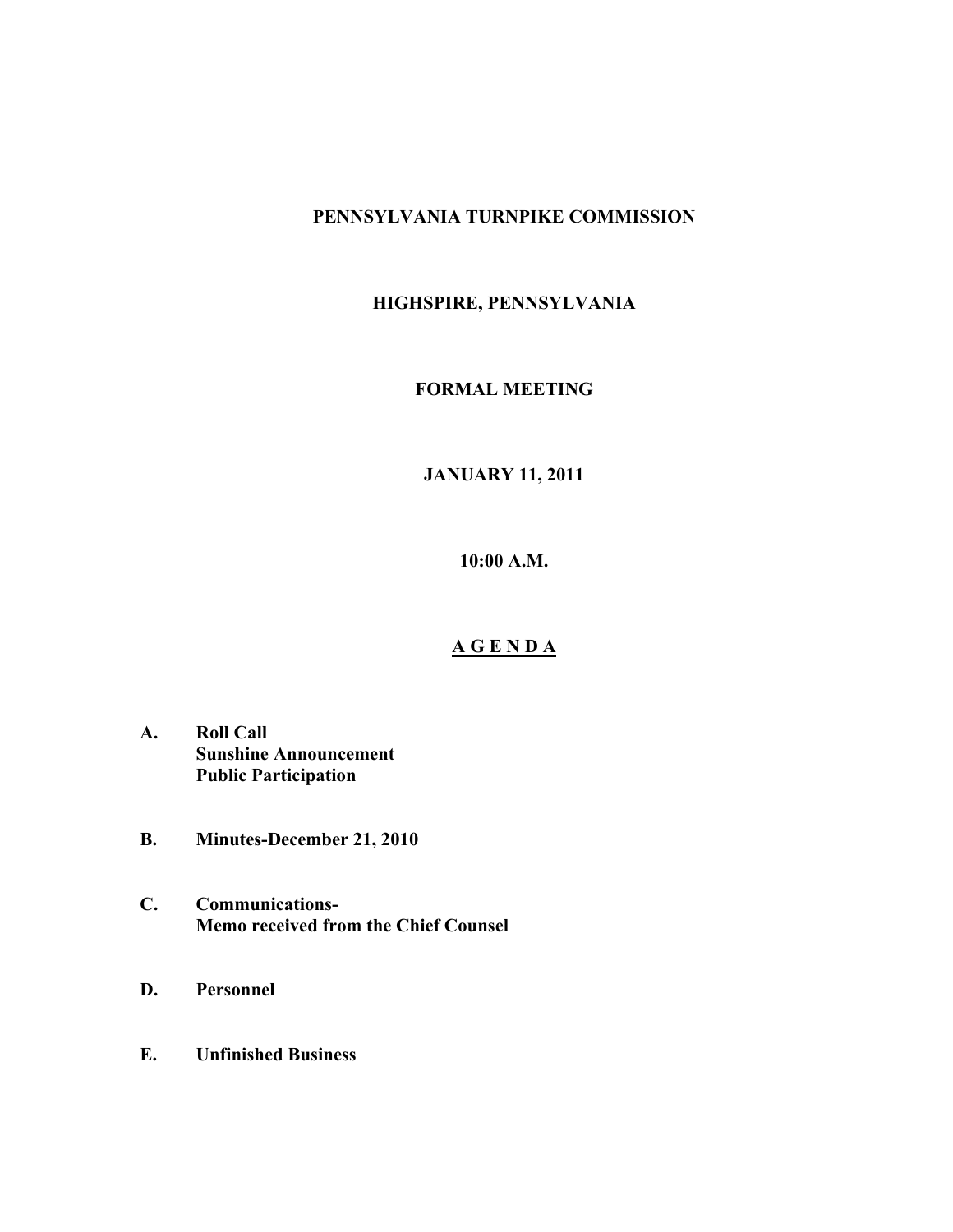### **NEW BUSINESS**

- **1. Adopt the Resolution ratifying the reinvestments, liquidations and purchases of securities with available cash, as described in the memo from the Assistant Chief Financial Officer dated December 29, 2010.**
- **2. Approve the negotiation and execution of the Agreements, a Supplemental Agreement and a Work Order for the items listed in memos "a" through "c":**
	- **a. Agreement with American Express to continue the American Express Commercial Credit Card program;**

### **b. REMOVED.**

**Supplemental Agreement #5 with McCormick Taylor, Inc. for Act 44 Public Relations and Communications Services, for a supplement of \$500,000.00; increasing the not-to-exceed amount to \$27,500,000.00;**

- **c. Work Order #25 with TransCore to provide labor, material, equipment and project management to upgrade Certificates of Passage processing and tracking on lane, plaza and Toll Host IT systems; at a not-to-exceed amount of \$491,403.00.**
- **3. Approve the Right-of-Way Requests for the items listed in memos "a" and "b":**
	- **a. Approve additional estimated just compensation for Right-of-Way #16566, a total take parcel, necessary for the construction of the Uniontown to Brownsville section of the Mon/Fayette Expressway; by authorizing the issuance of payment in the amount of \$54,200.00 payable to McDonald, Snyder & Lightcap, P. C., Escrow Agent;**
	- **b. Approve settlement of Right-of-Way #16513, a partial take parcel, necessary for construction of the Uniontown to Brownsville section of the Mon/Fayette Expressway, by authorizing payment in the amount of \$60,500.00 for settlement and Section 610 damages; payable to McDonald, Snyder & Lightcap, P.C., Escrow Agent.**
- **4. Approve advertising for the items listed in memos "a" and "b":**
	- **a. Annual analysis and actuarial valuation of the Commission's Automobile and General Liability Self-Insured program;**
	- **b. Two (2) engineering firms to perform open-end design engineering related services systemwide.**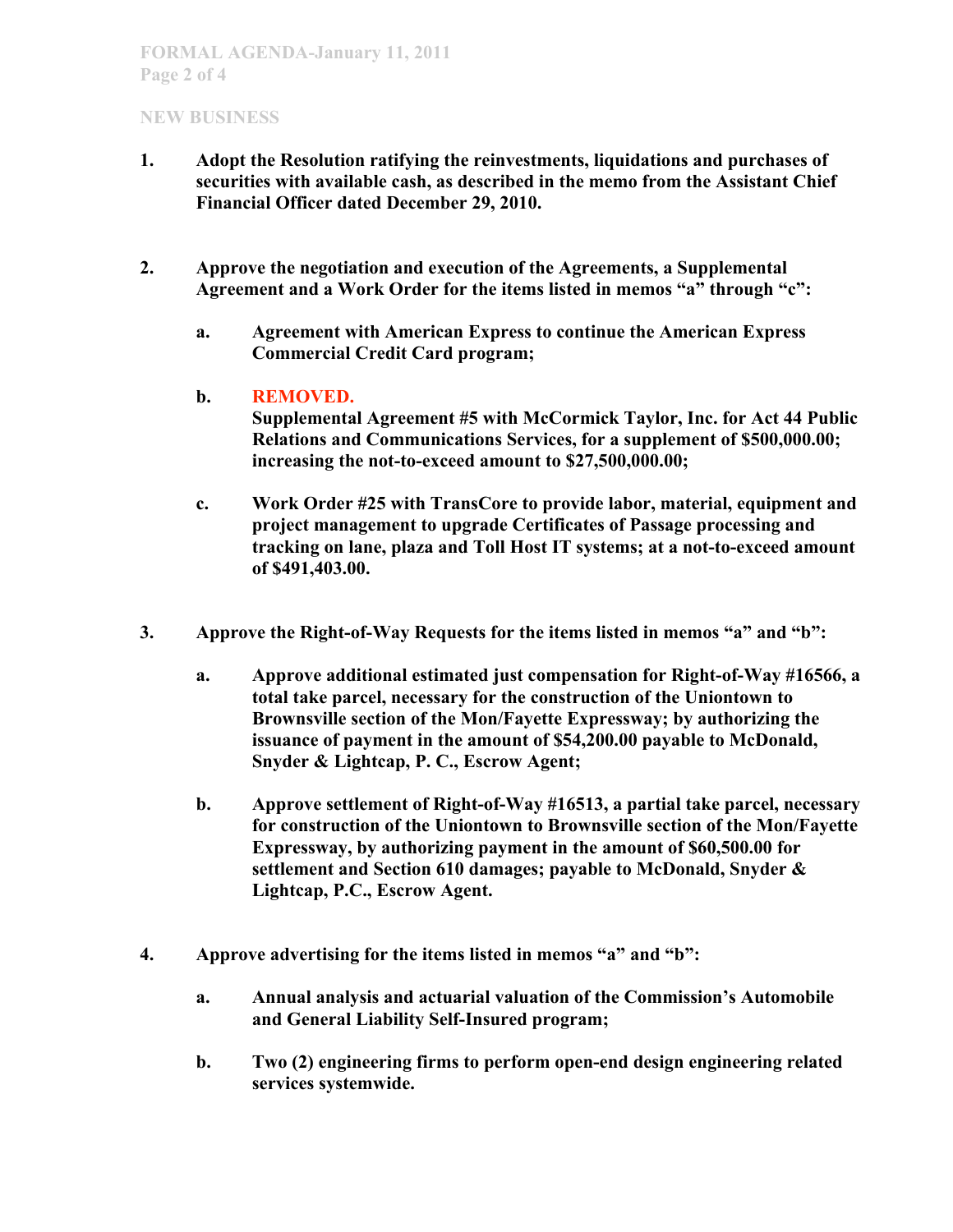#### **NEW BUSINESS**

- **5. Approve the Award of Bids, the Renewal of an Award, Staff approval to reallocate funds, and the Issuance of Purchase Orders for the items listed in memos "a" through "e":**
	- **a. Trash removal, exercising our option to renew the agreement for an additional year (January 1, 2011 through December 31, 2011): Waste Management \$166,051.92 York Waste Disposal \$ 29,707.22 JP Mascara & Sons \$111,284.60 RENEWAL: \$307,043.74**
	- **b. Gold Maintenance Program for the Automatic Transfer Switch from 1/1/2011 through 12/31/2015 to ASCO Services, Inc.; at a total award of \$391,879.00;**
	- **c. Staff approval to reallocate funds between existing Job Order Contracts (JOC) services that were previously approved at the December 16, 2009 Commission Meeting (item F-5d);**
	- **d. WRO telephone system upgrade, utilizing the Commonwealth's contract with Morefield Communications; at a total award of \$200,412.00;**
	- **e. Gibsonia telephone system upgrade, utilizing the Commonwealth's contract with Morefield Communications; at a total award of \$105,759.00.**
- **6. Approve the shortlist below from the Procurement Technical Review Committee and request proposals from the following vendors for the retention of an energy service company (GESA):**

**Constellation Energy Projects & Service Group Honeywell International Siemens Industry, Inc.**

## **ITEMS ADDED TO THE FORMAL AGENDA**

## **CHANGE ORDERS AND FINAL PAYMENTS**

- **F-7 Approve the Change Orders and Final Payments for the items listed in memos "a" through "d":**
	- **a. Change Order #2 and Final Payment for Contract #EN-00088-03-08 with IA Construction Corp. for miscellaneous pavement adjustments on Turnpike 376, Turnpike 66 and Turnpike 43; for an increase of \$113,280.23, making the final contract value \$1,107,407.91 and a final amount due of \$221,743.30;**